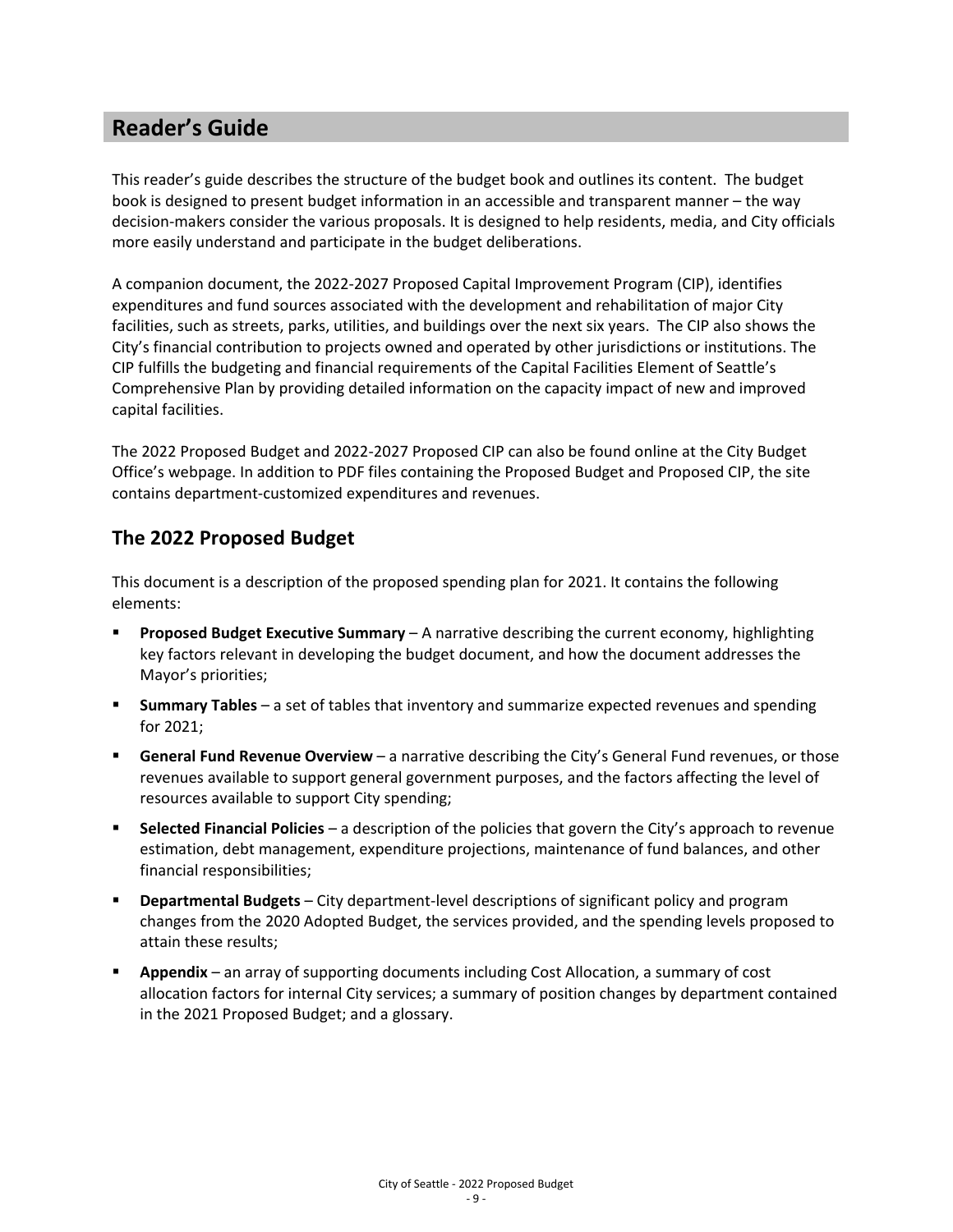# **Reader's Guide**

## **Departmental Budget Pages: A Closer Look**

The budget presentations for individual City departments (including offices, boards, and commissions) constitute the heart of this document. They are organized alphabetically within seven functional clusters:

- **F** Arts, Culture, & Recreation;
- **Education, Health & Human Services;**
- **EXECUTE:** Livable and Inclusive Communities;
- Public Safety;
- **Utilities, Transportation & Environment; and**
- **Administration.**

Each cluster comprises several departments sharing a related functional focus, as shown on the organizational chart following this reader's guide. Departments are composed of one or more budget control levels, which in turn may be composed of one or more programs. Budget control levels are the level at which the City Council makes appropriations.

As indicated, the proposed budget appropriations are presented in this document by department, budget summary level, and program. At the department level, the reader will also see references to the underlying fund sources (General Fund and Other) for the department's budgeted resources. The City accounts for all of its revenues and expenditures according to a system of funds. In general, funds are established to account for specific revenues and permitted expenditures associated with those revenues. For example, the City's share of Motor Vehicle Fuel taxes must be spent on road-related transportation activities and projects, and are accounted for in a fund in the Transportation Fund. Other revenues without statutory restrictions, such as sales and property taxes (except voter-approved property taxes), are available for general purposes and are accounted for in the City's General Fund. For many departments, such as the Seattle Department of Transportation, several funds, including the General Fund, provide the resources and account for the expenditures of the department. For several other departments, the General Fund is the sole source of available resources.